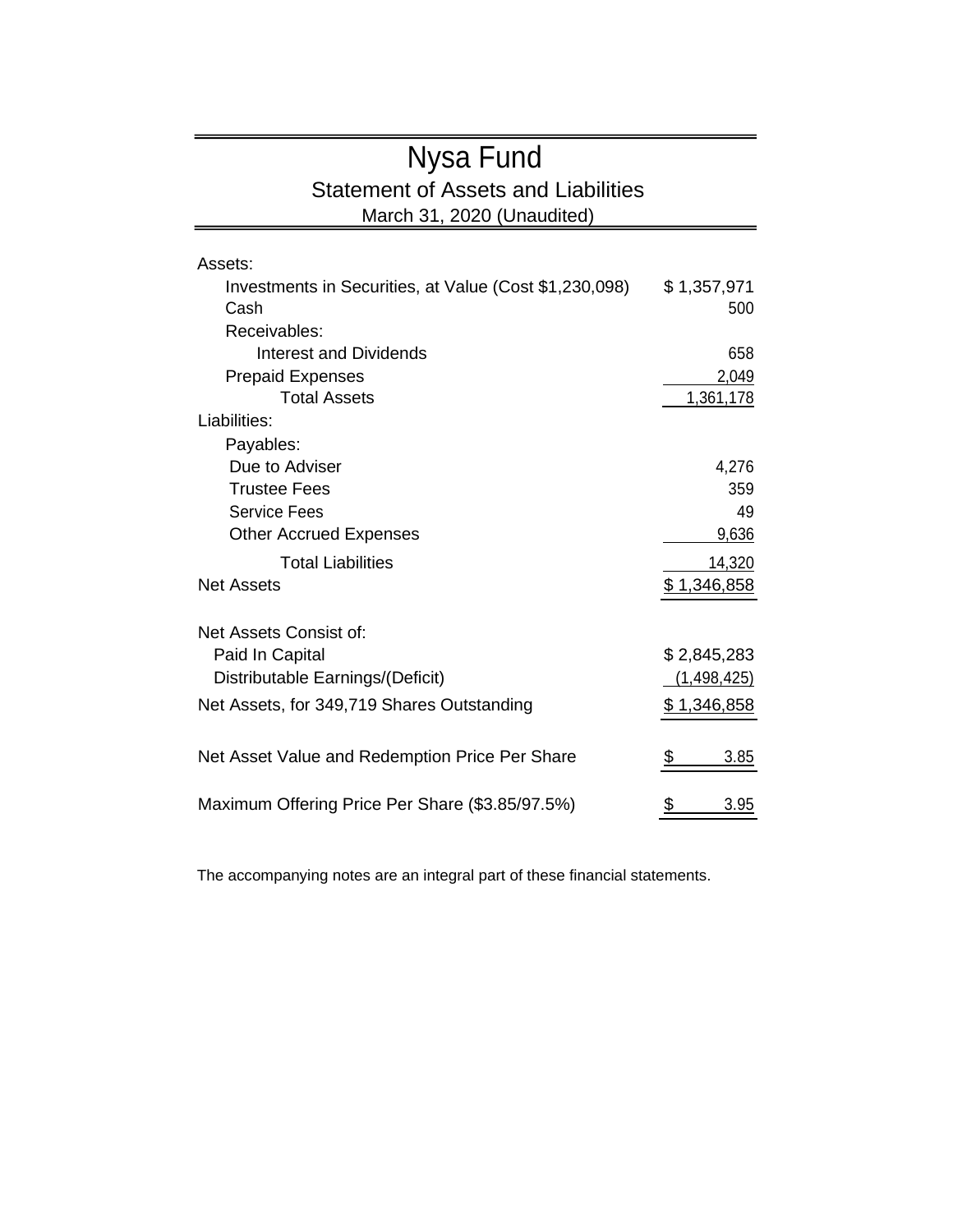# Nysa Fund

Statement of Operations

For the year ended March 31, 2020 (Unaudited)

| Investment Income:                                              |             |  |
|-----------------------------------------------------------------|-------------|--|
| <b>Dividends</b>                                                | \$<br>9,200 |  |
| Interest                                                        | 11,826      |  |
| <b>Total Investment Income</b>                                  | 21,026      |  |
| Expenses:                                                       |             |  |
| <b>Advisory Fees</b>                                            | 16,124      |  |
| <b>Transfer Agent Fees</b>                                      | 17,291      |  |
| <b>Audit Fees</b>                                               | 14,420      |  |
| <b>Legal Fees</b>                                               | 42,417      |  |
| <b>Service Fees</b>                                             | 4,031       |  |
| <b>Custodial Fees</b>                                           | 3,946       |  |
| <b>Compliance Fees</b>                                          | 6,024       |  |
| <b>Trustee Fees</b>                                             | 4,750       |  |
| <b>Registration Fees</b>                                        | 7,246       |  |
| <b>Miscellaneous Fees</b>                                       | 6,483       |  |
| <b>Printing and Mailing</b>                                     | 1,147       |  |
| <b>Total Expenses</b>                                           | 123,879     |  |
| <b>Advisory Fees Waived</b>                                     | (16, 124)   |  |
| <b>Net Expenses</b>                                             | 107,755     |  |
| <b>Net Investment Loss</b>                                      | (86, 729)   |  |
| Realized and Unrealized Gain (Loss) on Investments and Options: |             |  |
| <b>Realized Gain on Investments</b>                             | 415,141     |  |
| Realized Gain on Options Written                                | 4,301       |  |
| Net Change in Unrealized Depreciation on Investments            | (633, 476)  |  |
| Realized and Unrealized Loss on Investments and Options         | (214, 034)  |  |
| Net Decrease in Net Assets Resulting from Operations            | (300, 763)  |  |

The accompanying notes are an integral part of these financial statements.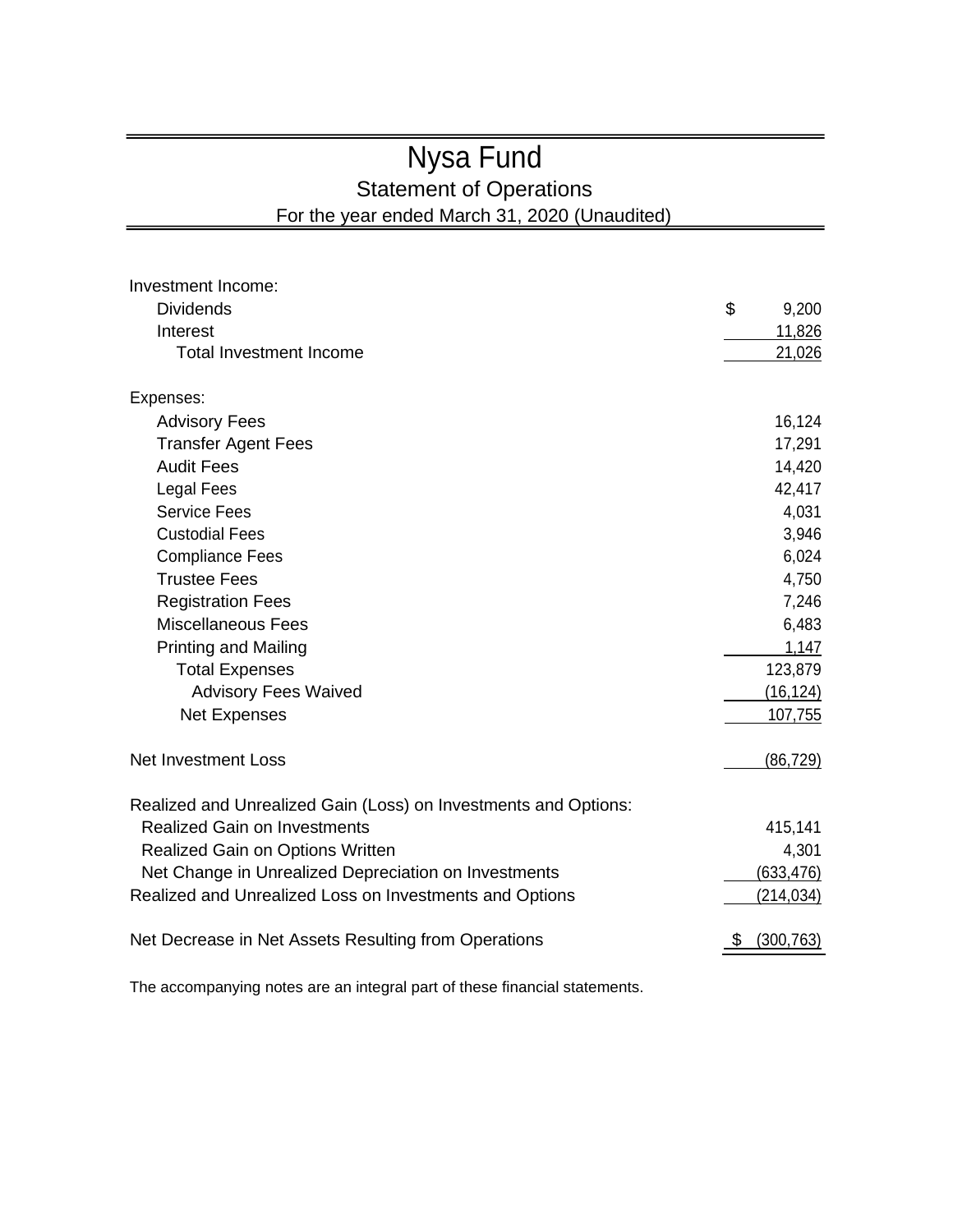# Nysa Fund

Statements of Changes in Net Assets

|                                                                            | (Unaudited)     |                 |
|----------------------------------------------------------------------------|-----------------|-----------------|
|                                                                            | Year Ended      | Year Ended      |
|                                                                            | 3/31/2020       | 3/31/2019       |
| Increase (Decrease) in Net Assets From Operations:                         |                 |                 |
| Net Investment Loss                                                        | \$<br>(86, 729) | \$<br>(73, 163) |
| Net Realized Gain on Securities and Options Written                        | 419,442         | 25,537          |
| Unrealized Depreciation on Securities and Options Written                  | (633, 476)      | (205, 935)      |
| Net Decrease in Net Assets Resulting from Operations                       | (300,763)       | (253,561)       |
| <b>Capital Share Transactions</b>                                          | (238, 826)      | 140,051         |
| <b>Total Decrease in Net Assets</b>                                        | (539, 589)      | (113, 510)      |
| Net Assets:                                                                |                 |                 |
| Beginning of Year                                                          | 1,886,447       | 1,999,957       |
| End of Year                                                                |                 |                 |
|                                                                            | \$<br>1,346,858 | \$<br>1,886,447 |
| The accompanying notes are an integral part of these financial statements. |                 |                 |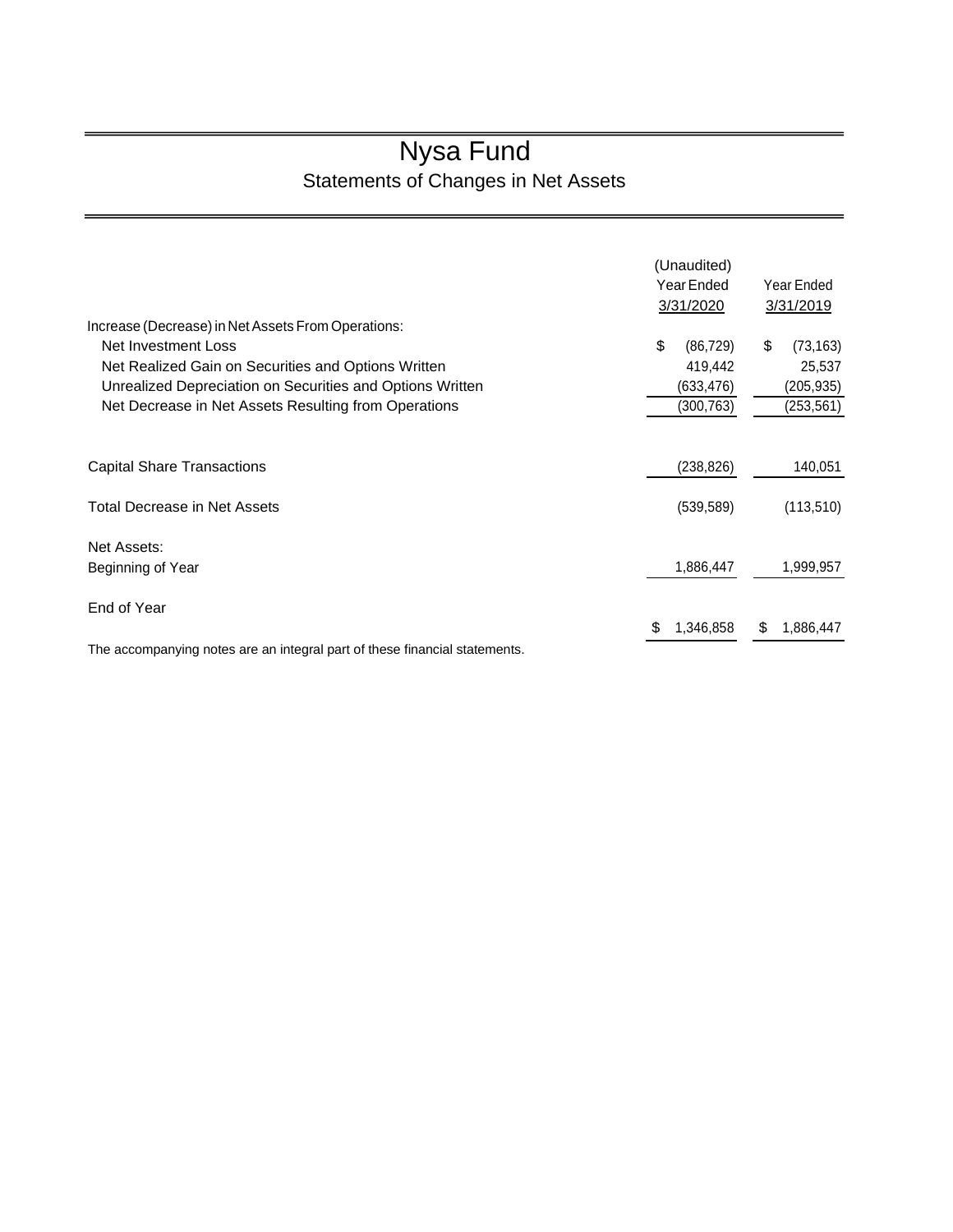### Nysa Fund

Financial Highlights

Selected data for a share outstanding throughout the year.

|                                                         |            | (Unaudited) |                               |                    |            |             |  |
|---------------------------------------------------------|------------|-------------|-------------------------------|--------------------|------------|-------------|--|
|                                                         | Year Ended |             |                               | <b>Years Ended</b> |            |             |  |
|                                                         |            | 3/31/2020   | 3/31/2019 3/31/2018 3/31/2017 |                    |            | 3/31/2016   |  |
| Net Asset Value, at Beginning of Year                   | \$         | 4.69\$      | 5.08\$                        | 4.18\$             | 4.28\$     | 4.92        |  |
| Income (Loss) From Investment Operations:               |            |             |                               |                    |            |             |  |
| NetInvestmentLoss*                                      |            | (0.24)      | (0.18)                        | (0.21)             | (0.19)     | (0.20)      |  |
| Net Gain (Loss) on Securities (Realized and Unrealized) |            | (0.60)      | (0.21)                        | 1.11               | 0.09       | (0.44)      |  |
| Total Income (Loss) from Investment Operations          |            | (0.84)      | (0.39)                        | 0.90               | (0.10)     | (0.64)      |  |
| Net Asset Value, at End of Year                         | \$         | $3.85$ \$   | $4.69$ \$                     | $5.08$ \$          | 4.18 \$    | 4.28        |  |
| Total Return (**) (***)                                 |            | $(17.91)\%$ | $(7.68)\%$                    | 21.53%             | $(2.34)\%$ | $(13.01)\%$ |  |
| Ratios/Supplemental Data:                               |            |             |                               |                    |            |             |  |
| Net Assets at End of Year (Thousands)                   | \$         | 1,347 \$    | 1,886 \$                      | $2,000$ \$         | $1,761$ \$ | 1,845       |  |
| <b>Before Waiver</b>                                    |            |             |                               |                    |            |             |  |
| Ratio of Expenses to Average Net Assets                 |            | 7.71%       | 5.01%                         | 6.27%              | 6.38%      | 6.09%       |  |
| <b>After Waiver</b>                                     |            |             |                               |                    |            |             |  |
| Ratio of Expenses to Average Net Assets                 |            | 6.71%       | 4.01%                         | 5.27%              | 5.38%      | 5.09%       |  |
| Ratio of Net Investment Loss to Average Net Assets      |            | $(5.40)\%$  | $(3.17)\%$                    | $(4.72)\%$         | $(4.40)\%$ | (4.48)%     |  |
| Portfolio Turnover                                      |            | 79%         | 46%                           | 44%                | 42%        | 28%         |  |

\* Per share net investment loss has been determined on the basis of average shares outstanding during the year.

\*\* Assumes reinvestment of dividends.

\*\*\* Total return is calculated assuming shares are purchased and redeemed at the Fund's net asset value and excludes the effect of sales charges. A maximum sales charge of up to 2.50% is applicable to purchases of Fund shares, unless waived or reduced in accordance with the Fund's prospectus. The accompanying notes are an integral part of these financial statements.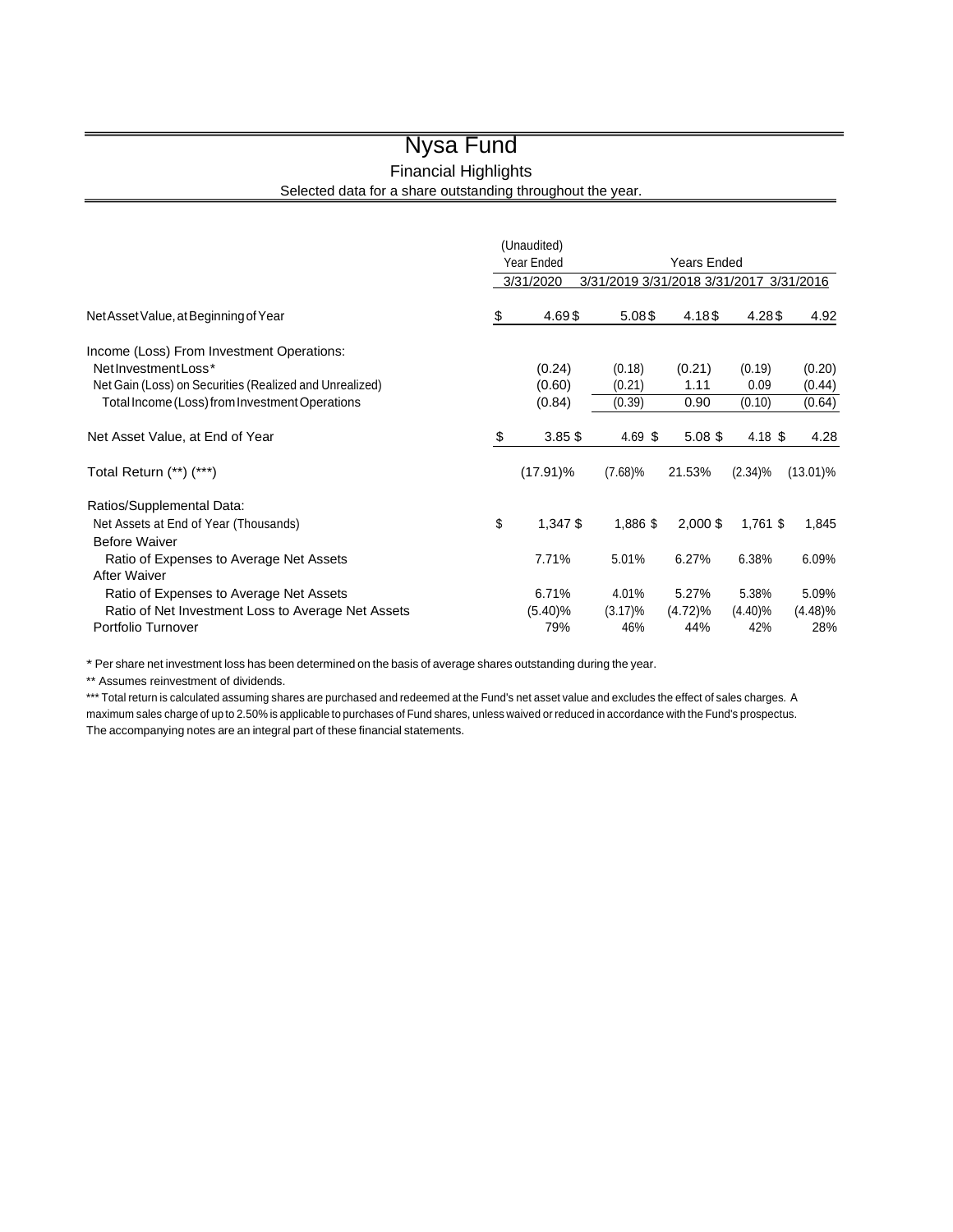NOTES TO FINANCIAL STATEMENTS March 31, 2020 (Unaudited)

### **1. ORGANIZATION AND SIGNIFICANT ACCOUNTING POLICIES**

Nysa Fund ("Fund") is a non-diversified series of Nysa Series Trust ("Trust"), an open-end management investment company registered under the Investment Company Act of 1940, as amended ("1940 Act"). The Trust was organized as a Massachusetts business trust on November 20, 1996. The Fund was capitalized on February 18, 1997, when affiliates of Pinnacle Advisors LLC ("Adviser") purchased the initial shares of the Fund at \$10 per share. The Fund began the public offering of shares on May 12, 1997. The investment objective of the Fund is to provide long-term capital growth.

The Fund follows the accounting and reporting guidance in FASB Accounting Standards Codification 946.

**Security Valuation** – All investments in securities are recorded at their estimated fair value, as described in Note 2.

**Option Writing -** When the Fund writes an option, an amount equal to the premium received by the Fund is recorded as a liability and is subsequently adjusted to the current fair value of the option written. Premiums received from writing options that expire unexercised are treated by the Fund on the expiration date as realized gains from investments. The difference between the premium and the amount paid on effecting a closing purchase transaction, including brokerage commissions, is also treated as a realized gain, or, if the premium is less than the amount paid for the closing purchase transaction, as a realized loss. If a call option is exercised, the premium is added to the proceeds from the sale of the underlying security or currency in determining whether a Fund has realized a gain or loss. If a put option is exercised, the premium reduces the cost basis of the securities purchased by the Fund. The Fund as writer of an option bears the market risk of an unfavorable change in the price of the security underlying the written option. See Note 5 for additional disclosure on the Fund's option transactions during the Fund's year ended March 31, 2020.

**Investment Income** – Dividend income is recorded on the ex-dividend date. Interest income is accrued as earned.

**Security Transactions** – Security transactions are accounted for on trade date. Realized gains and losses on security transactions are determined on a specific identification basis.

**Distributions to Shareholders** – Dividends to shareholders from net investment income or capital gains, if any, are paid annually as required to comply with federal excise tax requirements. Distributions to shareholders are determined in accordance with income tax regulations and recorded on the ex-dividend date.

**Use of Estimates** – The preparation of financial statements in conformity with GAAP requires management to make estimates and assumptions that affect the reported amounts of assets and liabilities and disclosure of contingent assets and liabilities at the date of the financial statements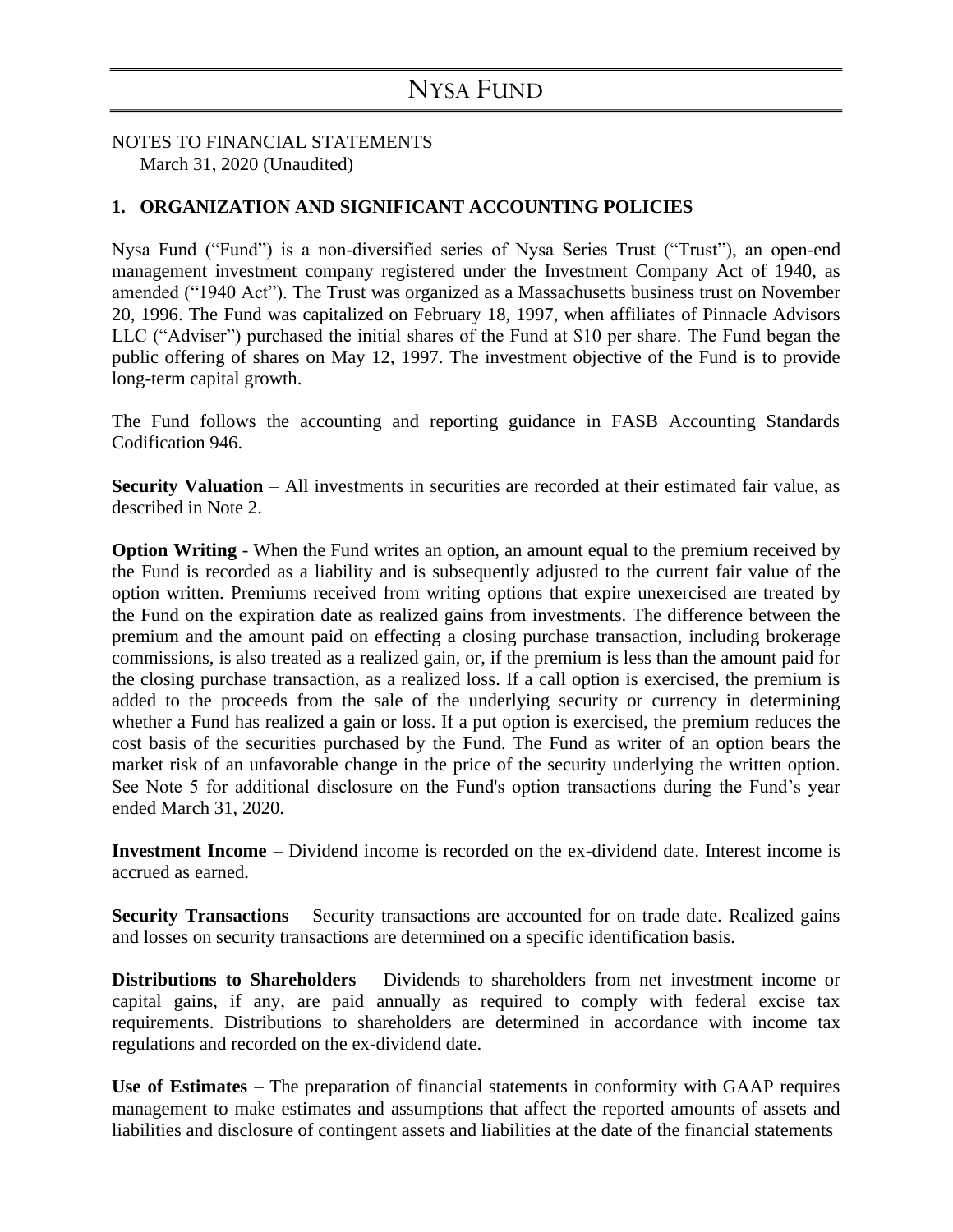### NOTES TO FINANCIAL STATEMENTS (CONTINUED) March 31, 2020 (UNAUDITED)

and the reported amounts of increases and decreases in net assets from operations during the period. Actual results could differ from those estimates.

**Subsequent Events** – Management has evaluated the impact of all subsequent events on the Fund through the issuance of these financial statements except as noted in footnote 12, no other subsequent events were noted requiring disclosure.

**Federal Income Taxes -** The Fund has qualified, except as described below, and intends to qualify as a regulated investment company ("RIC") and to comply with the applicable provisions of the Internal Revenue Code of 1986, as amended (the "Code"), and to distribute substantially all of its taxable income to their shareholders. Therefore, no federal income or excise tax provisions is required. During the year ended March 31, 2020, the Fund did not qualify as a RIC under Subchapter M of the Code because it did not meet certain asset diversification requirements. Accordingly, the Fund will file as a "C" corporation for the year ended March 31, 2020. As a "C" corporation, the Fund is subject to federal income taxes on any taxable income for that period.

However, the Fund had a net loss for that period and consequently did not incur any tax liability. The Code contains procedures to allow a Fund that does not meet the requirements to be taxed as a RIC to re-establish its status as a RIC if it meets certain criteria. As of March 31, 2020, the Fund was in compliance with the asset diversification requirements of the Code.

### **2. SECURITIES VALUATIONS**

### **Processes and Structure**

The Fund's Board of Trustees has adopted policies and procedures for valuing securities, including the valuation of portfolio securities for which market quotations are not readily available, and has delegated the responsibility for determining fair value prices to the Valuation Committee, subject to review and oversight by the Board of Trustees.

### **Hierarchy of Fair Value Inputs**

The Fund utilizes various methods to measure the fair value of most of its investments on a recurring basis. GAAP establishes a hierarchy that prioritizes inputs to valuation techniques used to measure fair value. The three levels of inputs are as follows:

• Level 1. Unadjusted quoted prices in active markets for identical assets or liabilities that the company has the ability to access.

Level 2. Observable inputs other than quoted prices included in Level 1 that are observable for the asset or liability either directly or indirectly. These inputs may include quoted prices for the identical instrument on an inactive market, prices for similar instruments, interest rates, prepayment speeds, credit risk, yield curves, default rates, and similar data.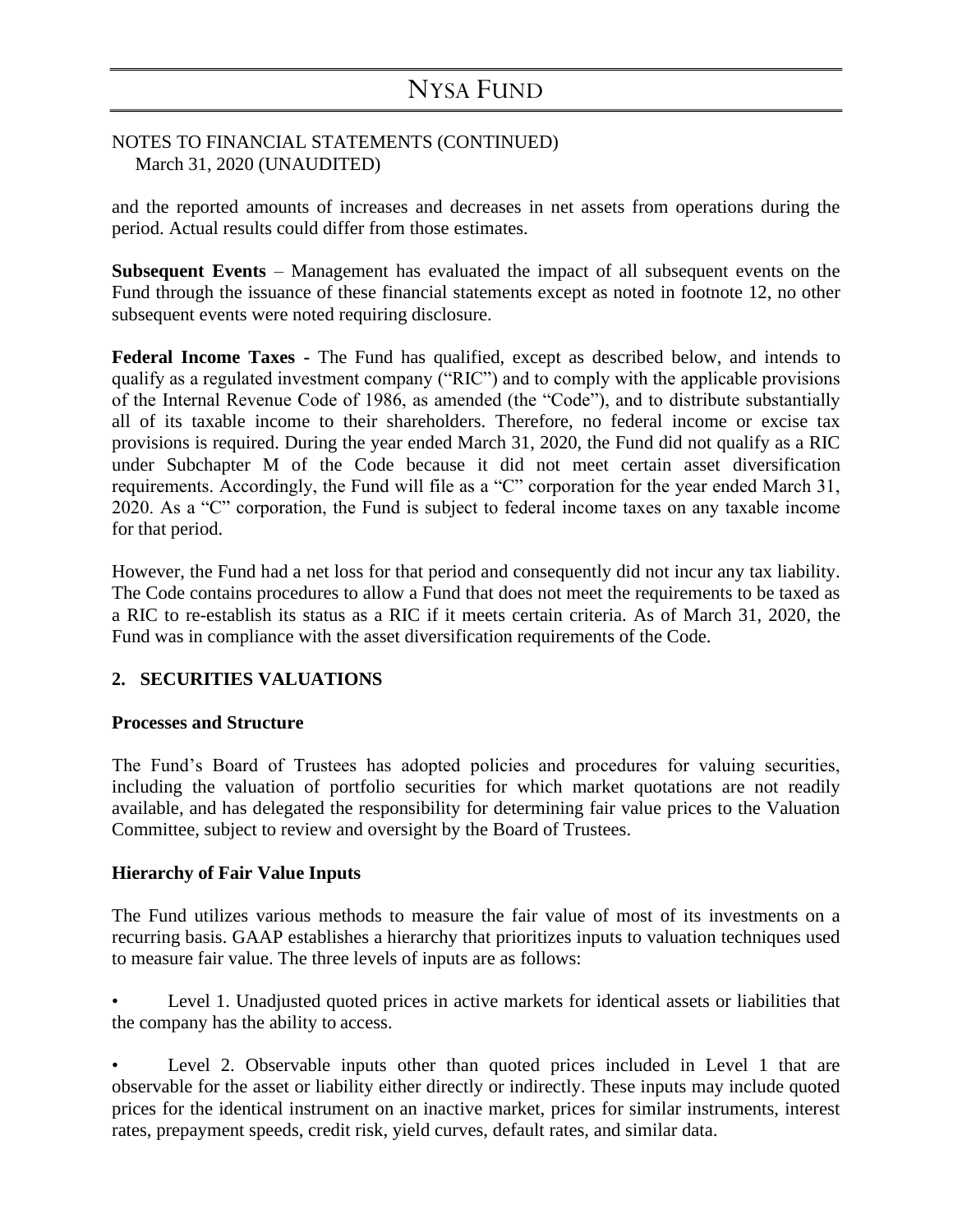### NOTES TO FINANCIAL STATEMENTS (CONTINUED) March 31, 2020 (UNAUDITED)

Level 3. Unobservable inputs for the asset or liability to the extent that relevant observable inputs are not available, representing the company's own assumptions about the assumptions that a market participant would use in valuing the asset or liability, and that would be based on the best information available.

The availability of observable inputs can vary from security to security, and is affected by a wide variety of factors, including, for example, the type of security, whether the security is new and not yet established in the marketplace, the liquidity of markets, and other characteristics particular to the security. To the extent that valuation is based on models or inputs that are less observable or unobservable in the market, the determination of fair value requires more judgment. Accordingly, the degree of judgment exercised in determining fair value is greatest for instruments categorized in Level 3.

The inputs used to measure fair value may fall into different levels of the fair value hierarchy. In such cases, for disclosure purposes, the level in the fair value hierarchy within which the fair value measurement falls in its entirety is determined based on the lowest level input that is significant to the fair value measurement in its entirety.

#### **Fair Value Measurements**

A description of the valuation techniques applied to the Fund's major categories of assets and liabilities measured at fair value on a recurring basis follows.

Equity Securities (common stocks, limited partnerships and real estate investment trusts) - Securities traded on a national securities exchange (or reported on the NASDAQ national market) are stated (1) at the last quoted sales price (with securities traded on the NASDAQ NMS and Small Cap Markets valued at the NASDAQ Official Closing Price) or, in the absence of a sale, (2) at the last bid. To the extent these securities are actively traded, and valuation adjustments are not applied, they are categorized in Level 1 of the fair value hierarchy.

Short Term Investments - Short term investments are valued using amortized cost, which approximates fair value. These securities will be categorized in Level 1 of the fair value hierarchy.

Derivative Instruments (equity options) – Listed derivatives that are actively traded, and valuations adjustments are not applied, are valued based on quoted prices from the exchange and categorized in Level 1 of the fair value hierarchy.

Restricted Securities – Restricted securities are generally acquired directly or indirectly from an issuer in a nonpublic offering. Because restricted securities are generally subject to restrictions on transfer, market quotations for such securities are generally not readily available, and they are considered to be illiquid securities. The Board of Trustees ("Board") has adopted Portfolio Securities Valuation Procedures that, among other things, provide guidelines for the valuation of portfolio securities for which market quotations are not readily available ("Valuation Procedures"). The Valuation Procedures delegate the responsibility for determining the fair value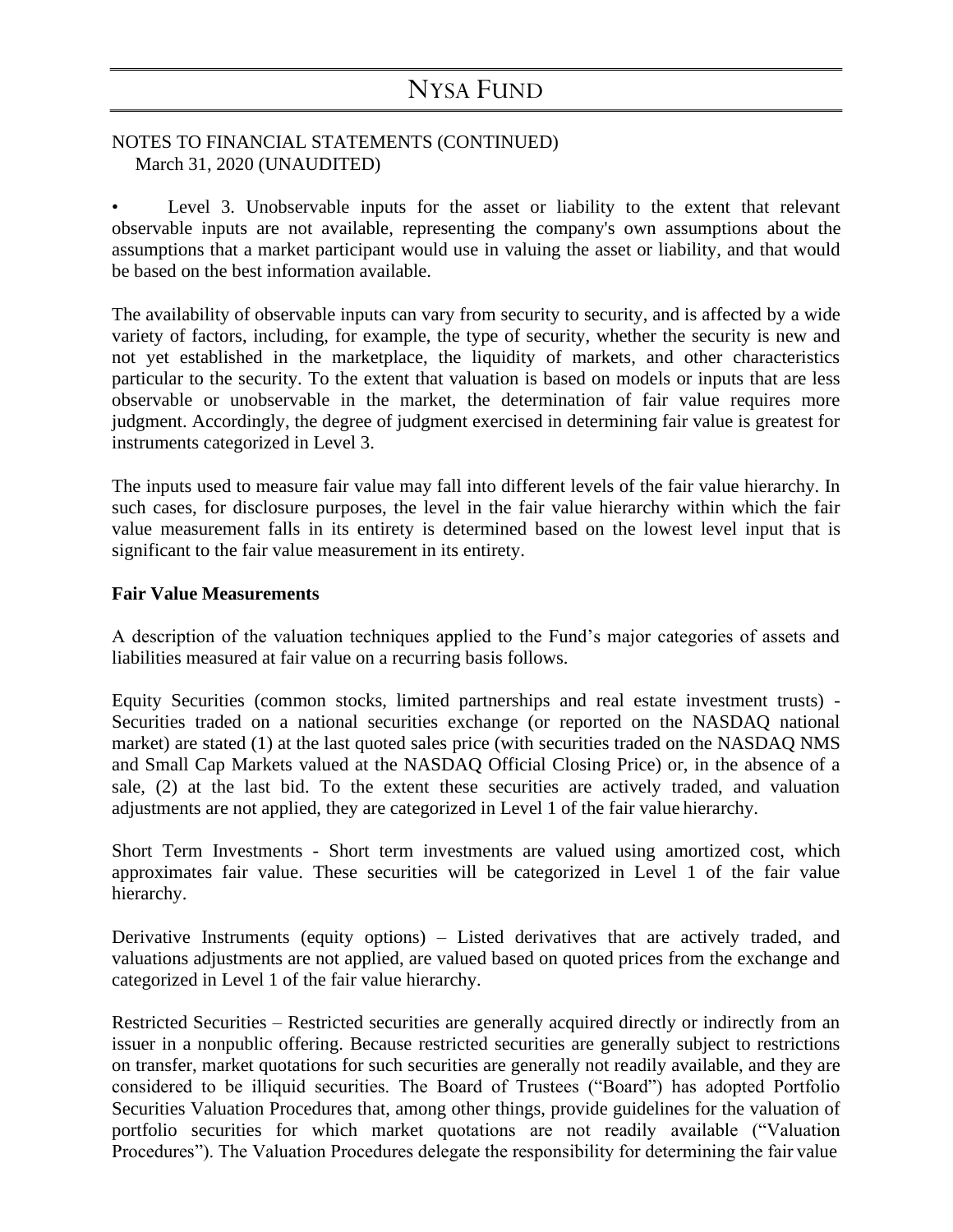#### NOTES TO FINANCIAL STATEMENTS (CONTINUED) March 31, 2020 (UNAUDITED)

of securities for which market quotations are not readily available to a Valuation Committee, subject to review and oversight by the Board of Trustees ("Board"). Under circumstances where the Adviser determines that the market quotation or the price provided by a pricing service does not accurately reflect the current market value, such securities are also valued as determined in good faith by the Valuation Committee, subject to review and oversight by Board of Trustees. Restricted securities are categorized in Level 3 of the fair value hierarchy.

The following table summarizes the inputs used to value the Fund's assets and liabilities measured at fair value as of March 31, 2020:

|                                     | <b>Financial Instruments—Assets</b> |         |                          |                |                   |  |
|-------------------------------------|-------------------------------------|---------|--------------------------|----------------|-------------------|--|
| <b>Investments in Securities</b>    | Level 1                             | Level 2 |                          | Level 3        | <b>Fair Value</b> |  |
| (Assets)                            |                                     |         |                          |                |                   |  |
| <b>Common Stocks</b>                | \$766,351                           | S       |                          | $-$ \$ 400,577 | \$1,166,928       |  |
| Limited Partnership                 | 46,000                              |         |                          |                | 46,000            |  |
| <b>Real Estate Investment Trust</b> | 10,250                              |         | $\overline{\phantom{a}}$ |                | 10,250            |  |
| Money Market Fund                   | 134,793                             |         |                          |                | 134,793           |  |
|                                     | \$957,394                           | S.      |                          | 400,577        | \$1,357,971       |  |

\* Refer to the Fund's Schedule of Investments for a listing of securities by security type and industry.

The following table sets forth a summary of the changes in the fair value of the Fund's Level 3 investments for the year ended March 31, 2020:

|                                                 | <b>Common</b> |
|-------------------------------------------------|---------------|
|                                                 | <b>Stocks</b> |
| Balance Beginning at April 1, 2019              | 425,577       |
| Net Realized Gain/(Loss) on Sale of Investments |               |
| Net Unrealized Depreciation on Investments      | (25,000)      |
| Net Purchases and Sales                         |               |
| Balance End at March 31, 2020                   |               |

The following information about significant unobservable inputs (Level 3) for the Fund as of March 31, 2020:

|                         |                   | <b>Valuation</b>      | <b>Unobservable</b>  |                     |
|-------------------------|-------------------|-----------------------|----------------------|---------------------|
| <b>Asset Categories</b> | <b>Fair Value</b> | techniques            | <u>Input</u>         | <b>Input Values</b> |
| Common Stock            | \$400,577         | <b>Vendor Pricing</b> | <b>Broker Quotes</b> | 85%                 |

The total change in unrealized depreciation included in the statement of operations attributable to level 3 investments still held at March 31, 2020 was \$25,000.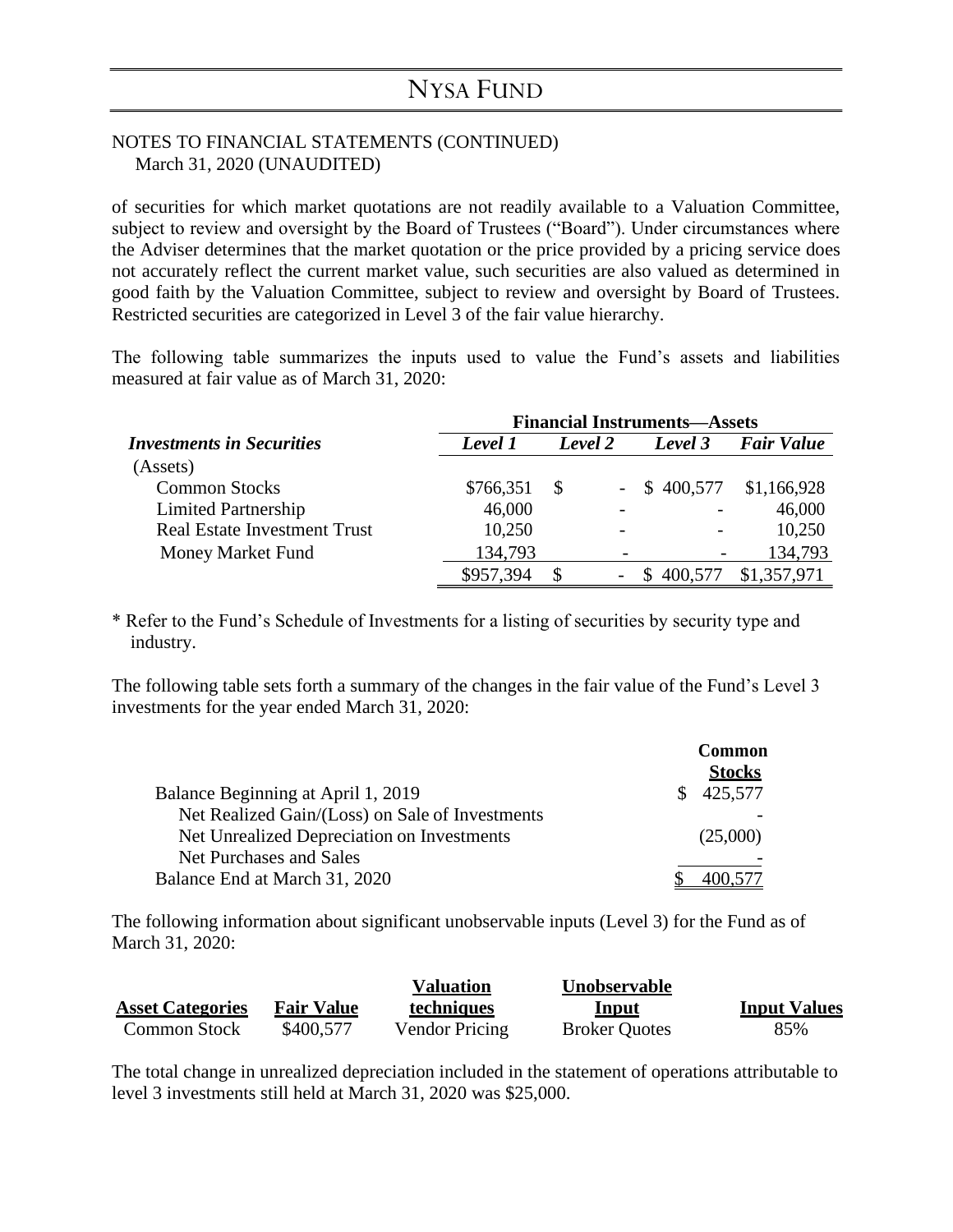### NOTES TO FINANCIAL STATEMENTS (CONTINUED) March 31, 2020 (UNAUDITED)

There were no significant transfers into or out of Level 1, Level 2, or Level 3 during the period. It is the Fund's policy to recognize transfers into and out of Level 1, Level 2, or Level 3 at the end of the reporting period.

### **3. INVESTMENT TRANSACTIONS**

Cost of purchases and proceeds from sales and maturities of investment securities, other than short-term investments, amounted to \$1,153,750 and \$1,577,304, respectively, for the year ended March 31, 2020. The purchases of options written were \$7,585, while the sales were \$9,228, respectively for the year ended March 31, 2020.

### **4. TRANSACTIONS WITH AFFILIATES**

**Advisory Agreement -** Under the terms of the Investment Advisory Agreement between the Fund and the Adviser ("Agreement"), the Fund has agreed to pay the Adviser a fee, which is computed and accrued daily and payable monthly, at an annual rate of 1.00% of its average daily net assets up to \$100 million; 0.95% of such assets from \$100 million to \$200 million; and 0.85% of such assets in excess of \$200 million. The Adviser has contractually agreed to waive its advisory fee pursuant to a contractual fee waiver arrangement will remain in effect until at least July 31, 2020.

**Portfolio Transactions -** Commissions paid by the Fund are based on the per transaction commission charge then in effect for the execution of a transaction for the Fund by the investment adviser. Commissions paid to Pinnacle Investments, LLC, an affiliate of the Adviser, amounted to \$2,155, during the year ended March 31, 2020. The Fund has adopted policies and procedures which, subject to its duty of best execution and compliance with Rule 17e-1 under the Investment Company Act of 1940, permits the Adviser to execute portfolio transactions on behalf of the Fund through Pinnacle Investments, LLC.

**Implementation of a Service Fee Plan -** The Fund has adopted a Service Fee Plan, pursuant to which the Fund is permitted to incur expenses of up to 0.25% per year of the Fund's average daily net assets. Under the Service Fee Plan, the Fund is permitted to reimburse Pinnacle Investments, LLC, the Underwriter, for a portion of its expenses incurred in servicing shareholder accounts, and Pinnacle Investments, LLC is authorized to pay certain "recipients" as defined therein, for rendering services and for the maintenance of accounts. For the year ended March 31, 2020, \$4,031 was earned by the Underwriter for reimbursement of expenses in connection with shareholder accounts. At March 31, 2020, \$49 in Service Fees was due to underwriter.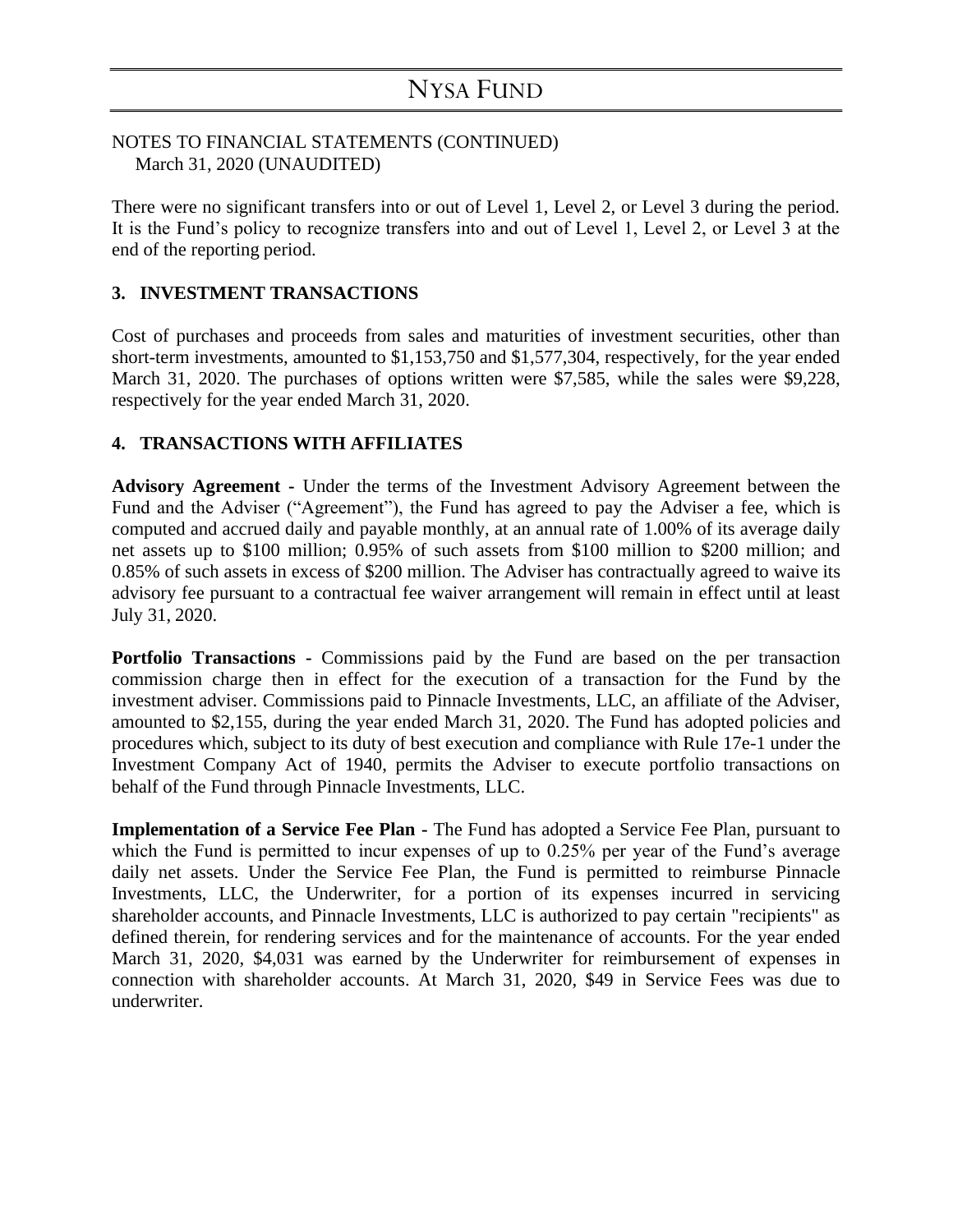#### NOTES TO FINANCIAL STATEMENTS (CONTINUED) March 31, 2020 (UNAUDITED)

#### **5. DERIVATIVE TRANSACTIONS**

For the year ended March 31, 2020, financial derivative instruments had the following effect on the Statement of Operations:

| Net realized gain on:       | <b>Equity Contracts</b> | Total |
|-----------------------------|-------------------------|-------|
| <b>Call Options Written</b> |                         |       |
|                             |                         |       |

The selling of written call options may tend to reduce the volatility of the Fund because the premiums received from selling the options will reduce any losses on the underlying securities, but only by the amount of the premiums. However, selling the options may also limit the Fund's gain on the underlying securities. Written call options expose the Fund to minimal counterparty risk since they are exchange-traded and the exchange's clearing house guarantees the options against default.

The Fund engages in option transactions involving individual securities and stock indexes. An option involves either: (a) the right or the obligation to buy or sell a specific instrument at a specific price until the expiration date of the option; or (b) the right to receive payments or the obligation to make payments representing the difference between the closing price of a stock index and the exercise price of the option expressed in dollars times a specified multiple until the expiration date of the option. The Fund may purchase and write options. Options are sold (written) on securities and stock indexes. The purchaser of an option on a security pays the seller (the writer) a premium for the right granted but is not obligated to buy or sell the underlying security. The purchaser of an option on a stock index pays the seller a premium for the right granted, and in return the seller of such an option is obligated to make the payment. A writer of an option may terminate the obligation prior to expiration of the option by making an offsetting purchase of an identical option. To cover the potential obligations involved in writing options, the Fund will either: (a) own the underlying security, or in the case of an option on a market index, will hold a portfolio of stocks substantially replicating the movement of the index; or (b) the Fund will segregate, with the custodian, high grade liquid assets sufficient to purchase the underlying security or equal to the market value of the stock index option, marked to market daily.

The purchase of options limits the Fund's potential loss to the amount of the premium paid and can afford the Fund the opportunity to profit from favorable movements in the price of an underlying security to a greater extent than if transactions were effected in the security directly. However, the purchase of an option could result in the Fund losing a greater percentage of its investment than if the transaction were effected directly. When the Fund writes a call option, it will receive a premium, but it will give up the opportunity to profit from a price increase in the underlying security above the exercise price as long as its obligation as a writer continues, and it will retain the risk of loss should the price of the security decline. When the Fund writes a put option, it will assume the risk that the price of the underlying security or instrument will fall below the exercise price, in which case the Fund may be required to purchase the security or instrument at a higher price than the market price of the security or instrument. In addition, there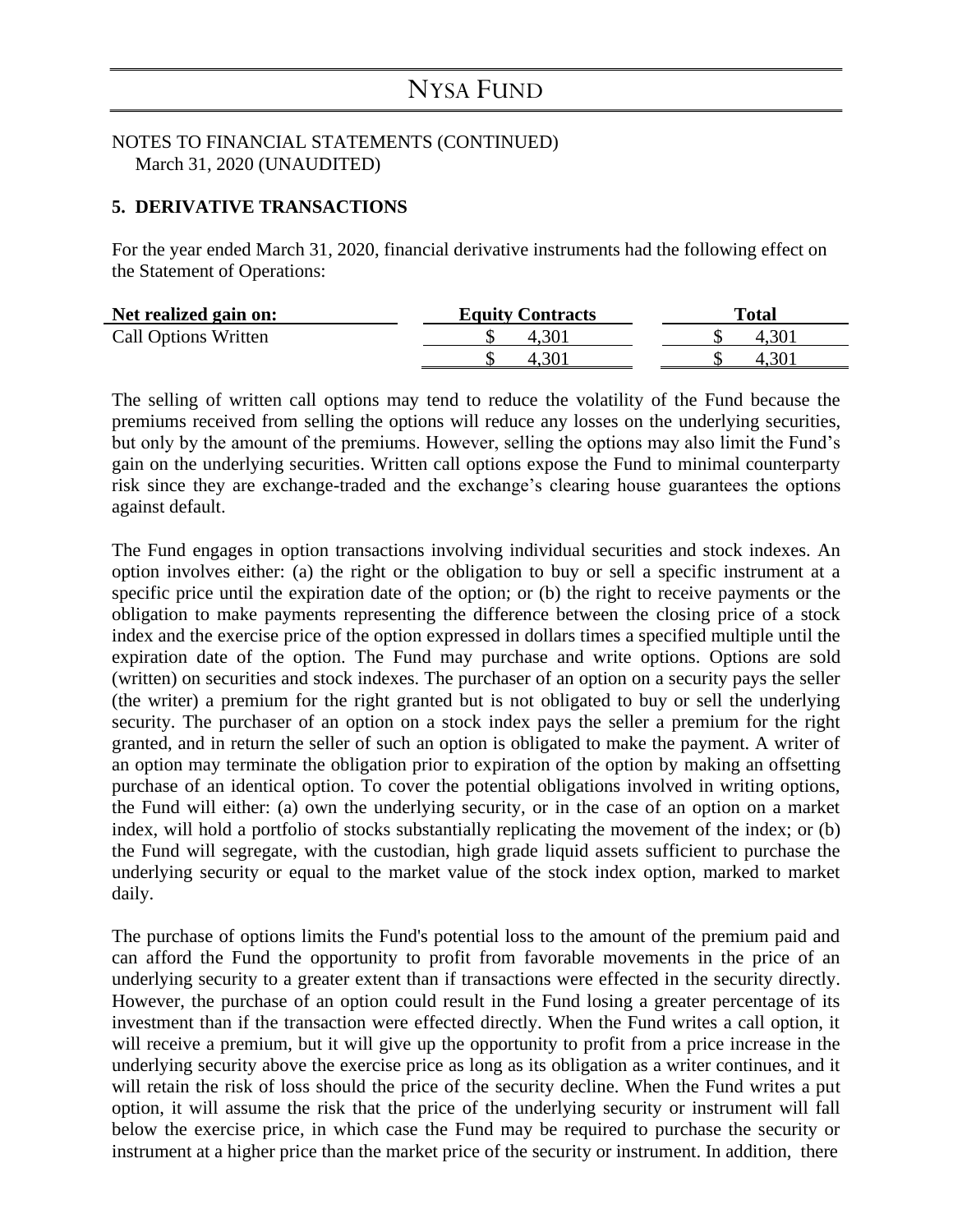#### NOTES TO FINANCIAL STATEMENTS (CONTINUED) March 31, 2020 (UNAUDITED)

can be no assurance that the Fund can affect a closing transaction on a particular option it has written. Further, the total premium paid for any option may be lost if the Fund does not exercise the option.

The Fund engages in option transactions involving securities and stock indices in order to gain exposure to particular securities or markets or to try to enhance returns. Options require additional skills and techniques beyond normal portfolio management. The Fund's use of options involves risk that such instruments may not work as intended due to unanticipated developments, especially in abnormal market conditions, or if the Advisor makes an error in judgment, or other causes. The use of options may magnify the increase or decrease in the performance of the Fund, and may also subject the Fund to higher price volatility.

The premiums paid for the options represent the cost of the investment and the options are valued daily at their closing price. The Fund recognizes a realized gain or loss when the option is sold or expired. Option holdings within the Fund, which may include put options and call options, are subject to loss of value with the passage of time, and may experience a total loss of value upon expiration. With options, there is minimal counterparty risk to the Fund since they are exchange traded.

The options outstanding as of September 30, 2019, as disclosed in the Schedule of Written Options and the amounts of realized and changes in unrealized gains and losses on the options during the period, as disclosed in the Statement of Operations, serve as indicators of the volume of option activity.

### **6. CONTROL OWNERSHIP**

The beneficial ownership, either directly or indirectly, of more than 25% of the voting securities shares of a fund creates a presumption of control of the fund, under Section  $2(a)(9)$  of the Investment Company Act of 1940. As of March 31, 2020, First Clearing LLC, for the benefit of others, in aggregate owned approximately 70.54% shares of the Fund.

### **7. RESTRICTED SECURITIES**

**Restricted Securities** – On four different occasions (September 14, 2007 34,000 shares, April 8, 2008 17,000 shares, July 24, 2008 16,666 shares, and June 8, 2009 16,666 shares), the Fund purchased 84,332 shares of Transluminal Technologies, LLC in offerings that were exempt from registration under the Securities Act of 1933, as amended. As such, these shares are subject to restrictions such as transferability and market quotations that are not readily available for the purpose of valuing this portfolio holding. As of September 30, 2019, the Board valued the shares of Transluminal Technologies, LLC at \$4.75 per share, having taken into consideration certain pertinent factors, including the results of operations and any recent offerings of Transluminal Technologies, LLC. Because there are no market quotations for this security, it is possible that the valuation assigned by the Board may differ significantly from the amount that might be ultimately realized in near term and the difference could be material.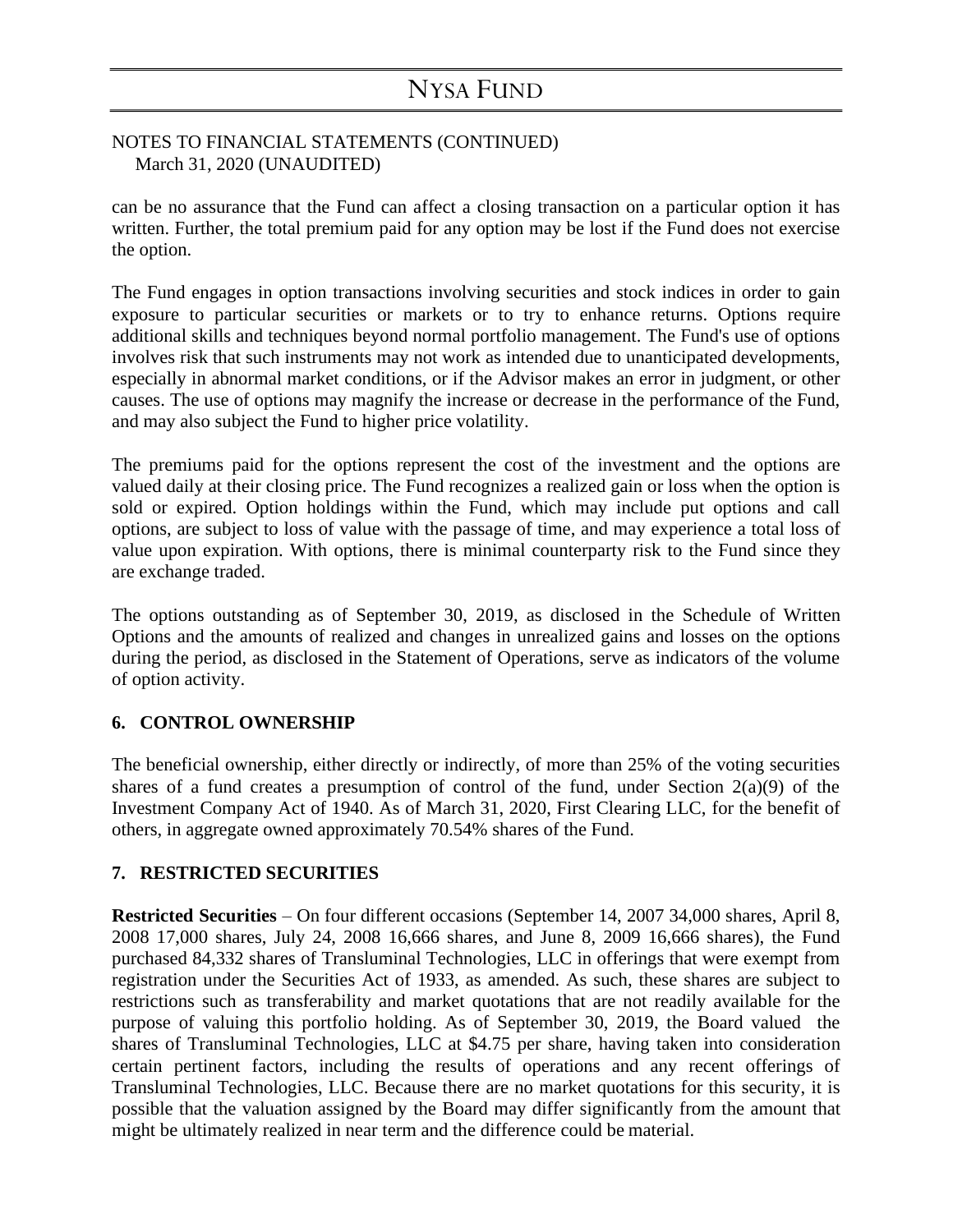#### NOTES TO FINANCIAL STATEMENTS (CONTINUED) March 31, 2020 (UNAUDITED)

On April 22, 2014, the Fund also purchased a security from Central New York Raceway Park, Inc. in an offering exempt from the registration requirements of the Securities Act of 1933, as amended, originally in the amount of \$50,000. As such, the shares are subject to restrictions such as transferability and market quotations that are not readily available for the purpose of valuing this portfolio holding. As of September 30, 2019, the Board valued the shares of Central New York Raceway Park, Inc. at \$0.00 per share, having taken into consideration certain pertinent factors, including the results of operations and any recent offerings of Central New York Raceway Park, Inc. Because there are no market quotations for this security, it is possible that the valuation assigned by the Board may differ significantly from the amount that might be ultimately realized in near term and the difference could be material.

In June 2019, Fund management (Management) obtained additional information relevant to the valuation of the Fund's Central New York Raceway Park (CNYRP) investment. Management was advised on outstanding, overdue obligations and unsatisfied creditor liens/claims on the property on which CNYRP intends to develop. Management also became privy that a significant New York State grant funding the project is likely no longer available. Management was made aware that the project has stalled with no agreement on moving forward and no construction activity at the project site.

As a result, on June 14, 2019, Management recommended to the Fund's Board of Trustees that the Fund's investment in CNYRP be written down to zero. The recommendation was adopted by the Fund's Board of Trustees.

As of March 31, 2020, the percentage of the Fund's total net assets represented by illiquid securities was 29.74%. The Fund may not invest more than 15% of its net assets in illiquid securities. However, as noted in the Fund's prospectus dated as of July 29, 2019, the 15% limitation is not violated unless the excess results immediately and directly from the acquisition of any security, and the Fund's investments in illiquid securities may, from time to time, exceed 15% of its net assets. The Fund's percentage of total assets represented by illiquid securities as of March 31, 2020: (i) did not result from the acquisition of any security; and (ii) was the result of changes in the fair value of securities held by the Fund.

### **8. INCOME TAXES**

Income and long-term capital gain distributions are determined in accordance with Federal income tax regulations, which may differ from accounting principles generally accepted in the United States. The Fund's tax basis capital gains and losses and undistributed ordinary income are determined only at the end of each fiscal year. As of March 31, 2020 the Fund's most recent fiscal year-end, components of distributable earnings on a tax basis were as follows:

| Net investment loss                 | $\frac{105,043}{2}$ |
|-------------------------------------|---------------------|
| Capital loss                        | (1,521,255)         |
| Net Unrealized Appreciation         | 127,873             |
| <b>Total Distributable Earnings</b> | \$(1,498,425)       |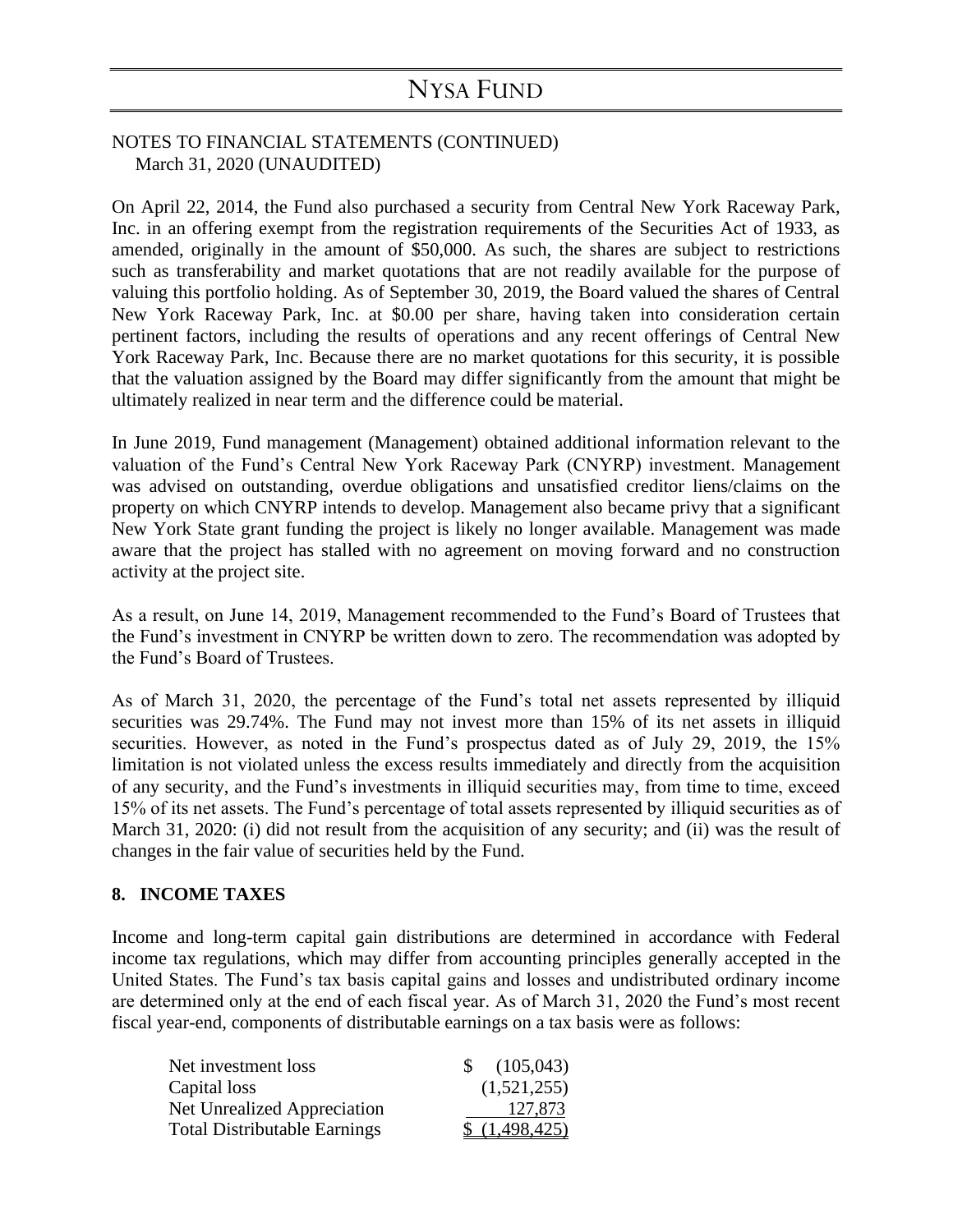### NOTES TO FINANCIAL STATEMENTS (CONTINUED) March 31, 2020 (UNAUDITED)

The undistributed ordinary income (loss) and capital gains (losses) shown may differ from corresponding accumulated net investment income (loss) and accumulated net realized gain (loss) reported on the statement of assets and liabilities. The accumulated net realized losses reported on the statement of assets and liabilities differ from the above due to the deferral of late year losses.

As of March 31, 2020, the tax basis components of unrealized appreciation (depreciation) and cost of investment securities were as follows:

| Gross unrealized appreciation on investment securities              | \$339,934   |
|---------------------------------------------------------------------|-------------|
| Gross unrealized depreciation on investment securities              | (212,061)   |
| Net unrealized appreciation on investment securities                | \$127,873   |
| Tax cost of investment securities, including short-term investments |             |
| and written options                                                 | \$1,230,098 |

+ The capital loss carryforward will be used to offset any capital gains realized by the Fund in future years through the expiration date. The Fund will not make distributions from capital gains while a capital loss carryforward remains.

### **9. CAPITAL SHARE TRANSACTIONS**

The Fund is authorized to issue an unlimited number of no par value shares of separate series. The total paid-in-capital was \$2,845,283, as of March 31, 2020. Transactions in capital for the years ended March 31, 2020 and 2019 were as follows:

|                         | <b>Year Ended</b>     |            | <b>Year Ended</b>     |            |  |
|-------------------------|-----------------------|------------|-----------------------|------------|--|
|                         | <b>March 31, 2020</b> |            | <b>March 31, 2019</b> |            |  |
|                         | <b>Shares</b>         | Amount     | <b>Shares</b>         | Amount     |  |
| Shares sold             | 23,175                | 99.635     | 115,940               | 739,929    |  |
| Shares redeemed         | (75, 351)             | (338, 461) | (107, 440)            | (599, 878) |  |
| Net increase (decrease) |                       |            |                       |            |  |

### **10. COMMITMENTS AND CONTINGENCIES**

In the normal course of business, the Fund may enter into contracts that may contain a variety of representations and warranties and provide general indemnifications. The Fund's maximum exposure under these arrangements is dependent on future claims that be made against the Fund and, therefore, cannot be estimated; however, management considers the risk of loss from such claims to be remote.

### **11. MARKET RISK**

Overall market risks may also affect the value of the Fund. Factors such as domestic economic growth and market conditions, interest rate levels and political events affect the securities